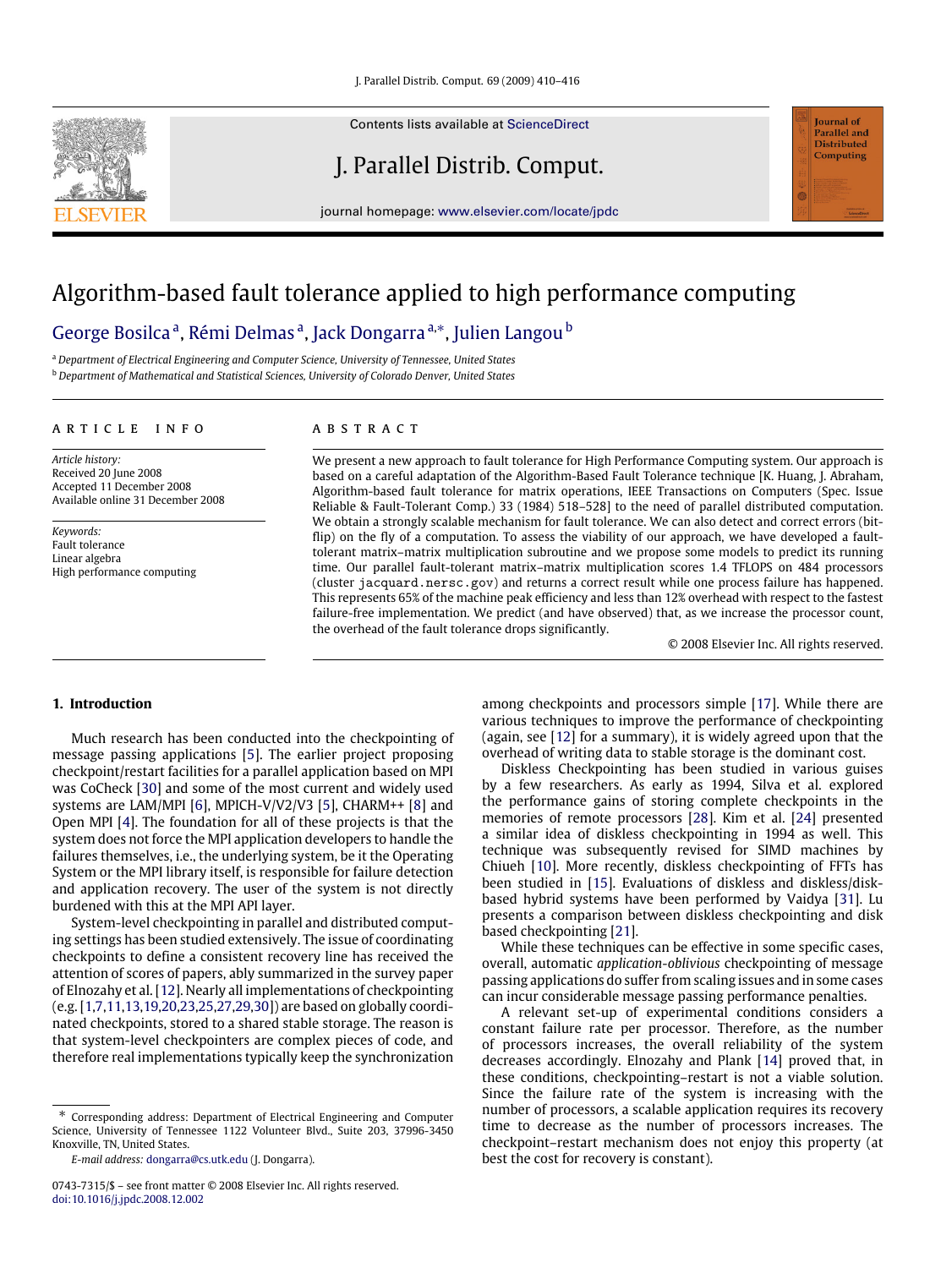Our contribution with respect to existing HPC fault-tolerant research is to present a methodology to enrich existing linear algebra kernels with fault tolerance capacity at a low computational cost. We believe it is the first time that a technique is devised that enables a fault-tolerant application to be able to reduce the fault tolerance overhead while the number of processors increases and the problem size is kept constant. Moreover not only can our method recover from process failures, it can also detect, locate and correct ''bit-flip'' errors in the output data. The cause of these errors (communication error, software error, etc.) is not relevant to the overall detection/location/correction process.

*Algorithm-based fault tolerance* (ABFT), originally developed by Huang and Abraham [16], is a low-cost fault tolerance scheme to detect and correct permanent and transient errors in certain matrix operations on systolic arrays. The key idea of the ABFT technique is to encode the data at a higher level using checksum schemes and redesign algorithms to operate on the encoded data. These techniques and the flurry of papers that augmented them [2,3, 22,26] opened the door for jettisoning system-level techniques and instead focused on high-performance fault tolerance of matrix operations.

The present manuscript focuses on exposing a new technique specific to linear algebra based on the ABFT approach from Huang and Abraham [16]. Our contribution with respect to the original work of Huang and Abraham is to extend ABFT to the parallel distributed context. Huang and Abraham were concerned with error detection, location and recovery in linear algebra operation. Once a matrix–matrix multiplication is performed (for example), then ABFT enables to recover from errors. This scenario is not ideal for HPC where we want to be able to recover an errorless environment immediately after a failure. The contribution is therefore to create algorithms for which ABFT can be used on the fly.

This manuscript focuses on obtaining an efficient fault-tolerant *matrix–matrix multiplication subroutine* (PDGEMM). This application does not respond well to memory exclusion techniques [18], therefore standard checkpointing techniques perform poorly. Matrix–matrix multiplication is a kernel of fundamental importance to obtain efficient linear algebra subroutines. Our claim is that we can encapsulate all the fault tolerance needed by the linear algebra subroutines in ScaLAPACK in a fault-tolerant *Basic Linear Algebra Subroutines* (BLAS).

The third contribution of this manuscript is the presentation of model to predict the running time of our routines.

The fourth contribution of this manuscript is a software based on FTMPI and some experimental results. Our parallel faulttolerant matrix–matrix multiplication scores 1.4 TFLOPS on 484 processors (cluster jacquard.nersc.gov) and returns a correct result while one process failure has happened. This represents 65% of the machine peak efficiency and less than 12% overhead with respect to the fastest failure-free implementation.

#### **2. A new approach for HPC fault tolerance**

#### *2.1. Additional processors to store redundant information*

During a computation, our data is spread across different processes. If one of these processes fails, we need an efficient way to recover the lost part of the data. In that respect, we use additional processes to store redundant information in a checksum format. Checksums represent an efficient and memory-effective way of supporting multiple failures.

If a vector of data *x* is spread across *p* processes where *x<sup>i</sup>* is held by process *i*, then an additional process is added for the storage of *y* such that  $y = a_1x_1 + \cdots + a_px_p$ . (For the sake of simplicity, we assume the size of *x* is constant on all the processes.) In case of a single process failure, using the information in the additional checksum process and the non-failed processes, the data on the failed process can trivially be restored. (Assuming the *a<sup>i</sup>* are not 0.) This fault-tolerant mechanism is classically known as diskless checkpointing and was first introduced by Plank et al. [24]. The name diskless comes from the fact that checksums are stored on additional processes as opposed to being stored on disks.

In order to support *f* failures, *f* additional processes are added and *f* checksums are performed with the following linear relation

$$
\begin{cases}\ny_1 = a_{11}x_1 + \cdots + a_{1p}x_p, \\
\vdots \\
y_f = a_{f1}x_1 + \cdots + a_{fp}x_p.\n\end{cases}
$$

A sufficient condition to recover from any *f* -failure set is that any *f* -by-*f* submatrix of the *f* -by-*p* matrix *A* is non-singular.

Checksums are traditionally performed in Galois Field arithmetic. Another natural choice to encode floating-point numbers is to use the floating-point arithmetic. Galois Field always guarantees bit-by-bit accuracy. Floating-point arithmetic suffers from numerical errors during the encoding and the recovery. However, cancellation errors in the checksum are typically of the same order as the ones arising in the numerical methods, therefore of no concern for the quality of the final solution; additionally, the *f* -by-*f* recovery submatrix is statistically guaranteed to be well conditioned if we take the checkpoint matrix *A* with random values [9].

The ABFT technique presented in this manuscript is based on a floating-point checksum.

# *2.2. ABFT approaches to fault tolerance in FT-LA*

In 1984, Huang and Abraham [16] proposed ABFT (Algorithm-Based Fault Tolerance) to handle errors in numerical computation. This section relies heavily on their idea. To illustrate the ABFT technique, we consider two vectors *x* and *y*, spread among *p* processes, where process *i* holds *x<sup>i</sup>* and *y<sup>i</sup>* . An additional checksum process has been added to store the checksum  $x_c = x_1 + \cdots + x_p$  and the checksum  $y_c = y_1 + \cdots + y_p$ . The checksums are performed in floating-point arithmetic. Assume now that one wants to realize  $z = x + y$ . This involves the local computation on process *i*,  $i = 1, \ldots, p$ :  $z_i = x_i + y_i$  and the update of the checksum  $z_c$ . Instead of computing  $z_c$  as  $z_1 + \cdots + z_p$ , as proposed in Section 2.1, ABFT simply performs  $z_c = x_c + y_c$ . While the traditional checkpoint method would require a global communication among the *n* processes and an additional computational step, ABFT performs a local operation (no communication involved) on an additional process during the time the active processes perform the same kind of operation. Therefore, to maintain the checksum of *z<sup>c</sup>* consistent with the vector *z*, the penalty cost with respect to the non-faulttolerant case is an additional process.

The same idea applies to all linear algebra operations. For example matrix–matrix multiplication, LU factorization, Cholesky factorization or QR factorization (see [2,3,16,22,26]).

As an example, we have studied ABFT in the context of the matrix–matrix multiplication. Assuming that *A* and *B* have been checkpointed such that

$$
A_F = \begin{pmatrix} A & AC_R \\ C_C^T A & C_C^T A C_R \end{pmatrix} \text{ and } B_F = \begin{pmatrix} B & BC_R \\ C_C^T B & C_C^T B C_R \end{pmatrix},
$$

where *C<sup>C</sup>* and *C<sup>R</sup>* are the checksum matrices; then performing the matrix–matrix multiplication

$$
\begin{pmatrix} A \\ C_C^T A \end{pmatrix} \begin{pmatrix} B & BC_R \end{pmatrix} = \begin{pmatrix} AB & ABC_R \\ C_C^T AB & C_C^T ABC_R \end{pmatrix} = (AB)_F, \tag{1}
$$

we obtain the result (*AB*)*<sup>F</sup>* which is *consistent*, that is to say, it verifies the same checkpoint relation as *A<sup>F</sup>* or *B<sup>F</sup>* . This consistency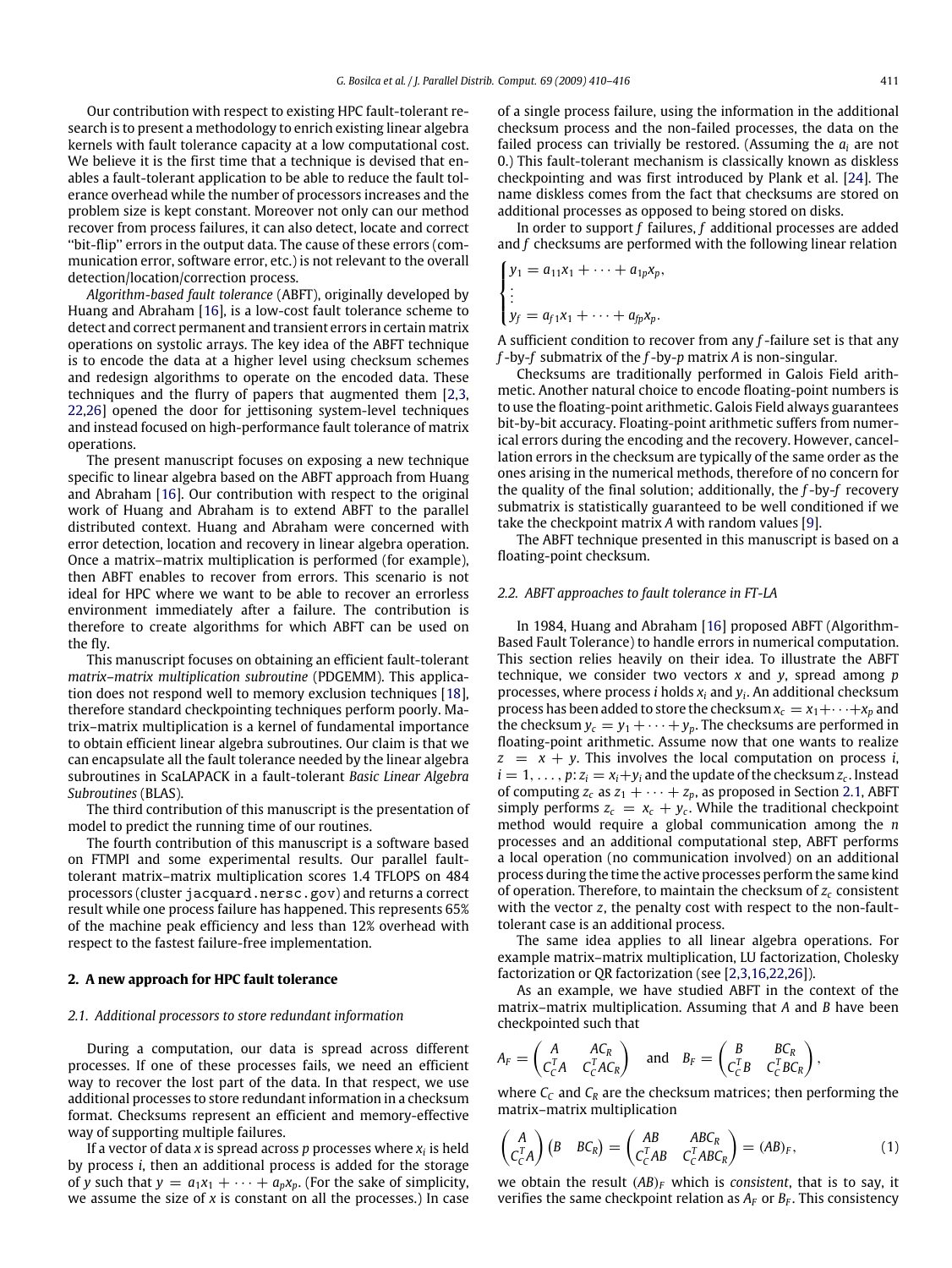

**Fig. 1.** Algorithm-Based Fault-Tolerant DGEMM.

enables us to detect, localize and correct errors. In the context of erasure, one has to be more careful since we want not only the input and output matrices to be consistent, but we also want any intermediate quantity to be consistent. Using the outer product version of the matrix–matrix product (for  $k=1:n$ ,  $C_k = C_k +$  $A_{\cdot,k}B_{k,:}$ ; end), as  $C_k$  is updated along the loop in *k*, the intermediate  $C_k$  matrices are maintained consistently. Therefore a failure at any time during the algorithm can be recovered (see Fig. 1).

If *p* <sup>2</sup> processes are performing a matrix–matrix multiplication, maintaining the checksum consistent requires  $(2p - 1)$  extra processes. The cost with respect to a non-failure-tolerant application occurs when the information of the matrix *A* is broadcasted along the process rows. In this case, one extra processor needs to receive the data. And vice versa for the matrix *B*: when the information of the matrix *B* is broadcasted along the process columns, one extra processor needs to receive the data. These are the only extra costs for being fault tolerant. From this analysis, we deduce that the main cost to enable ABFT in a matrix–matrix multiplication is to dedicate  $(2p - 1)$  processes over  $p^2$  for fault tolerance sake. Therefore, the more the processors, the more advantageous the ABFT scheme!

## **3. Model**

## *3.1. PBLAS PDGEMM*

It is behind the scope of this manuscript to describe every aspect of parallel matrix–matrix multiplication, and we refer the reader to [32] for more information.

During a matrix–matrix multiplication, each block of *A* in the current column (of size *mloc* ∗ *nb*) is broadcasted along the row to all other processes. The same happens to *B*: each block in the current row (of size *nb* ∗ *nloc*) is broadcasted along the columns. After these two broadcasts, each process on the grid computes a local DGEMM. This step is repeated until the whole *A* and *B* matrices have been broadcasted to every process.

For the sake of simplicity, we consider that the matrices are square, of size *<sup>n</sup>*-by-*n*, and distributed over a square grid of <sup>√</sup> *p*square, or size *n−*<br>by-√*p* processes.

In SUMMA, we implement the broadcast as passing a message around the logical ring that forms the row or column. In that case the time complexity becomes

$$
(\sqrt{p}-1)\left(\alpha+\frac{n}{\sqrt{p}}\beta\right)+(\sqrt{p}-1)\left(\alpha+\frac{n}{\sqrt{p}}\beta\right) \tag{2}
$$

$$
+ n \left( \frac{2n^2}{p} \gamma + \alpha + \frac{n}{\sqrt{p}} \beta + \alpha + \frac{n}{\sqrt{p}} \beta \right)
$$
 (3)

$$
+(\sqrt{p}-2)\left(\alpha+\frac{n}{\sqrt{p}}\beta\right)+(\sqrt{p}-2)\left(\alpha+\frac{n}{\sqrt{p}}\beta\right) (4)
$$

$$
+\frac{2n^3}{p}\gamma\tag{5}
$$

$$
=\frac{2n^2(n+1)}{p}\gamma+2(n+2\sqrt{p}-3)\left(\alpha+\frac{n}{\sqrt{p}}\beta\right)
$$
(6)

where  $\beta$  is the inverse of the bandwidth,  $\alpha$  is the latency and  $\nu$  is the inverse of the flop rate.

Eq. (2) is the time required to fill the pipe (that is the time for the messages originating from *A* and *B* to reach the last process in the row and in the column). The next term (3) is the time to perform the sequential matrix–matrix multiplication and passing the messages. Then, contribution (4) is the time for the final messages to reach the end of the pipe. The last term is the time for the final update at the node at the end of the pipe.

This complexity is then approximately

$$
\frac{2n^3}{p}\gamma + 2(n+2\sqrt{p}-3)\left(\alpha + \frac{n}{\sqrt{p}}\beta\right) \tag{7}
$$

and the estimated efficiency is

$$
E(n, p) = \frac{1}{1 + \mathcal{O}\left(\frac{p}{n^2}\right) + \mathcal{O}\left(\frac{\sqrt{p}}{n}\right)}.
$$
\n(8)

We can see that the method is *weakly* scalable: if we increase the number of processors while maintaining constant the memory use per node (thus having  $\frac{p}{n^2}$  constant), this algorithm maintains its efficiency constant.

In the remainder, we neglect the latency term  $(\alpha)$  in the communication cost.

#### *3.2. ABFT PDGEMM (0 failure)*

In this section, we derive a model for ABFT PDGEMM. If we perform a traditional matrix–matrix multiplication, the result will be a checkpointed matrix (see Eq. (1)). In the outer-product variant of the matrix–matrix multiplication algorithm, rank-*nb* updates are applied to the global matrix *C*. Therefore, the checksum stays consistent throughout the execution of the algorithm provided that all the processes go at the same speed.

The last row of *A* (checksum) and the last column of *B* (checksum) are sent exactly in the same way as the rest of the data (see Fig. 1).

When no failure occurs, the overhead of the fault tolerance are:

• The initial checksum. However, if we call ABFT BLAS functions the ones after the other, we do not have to recompute the checksum between each call. As a consequence, we do not consider the cost of the initial checksum.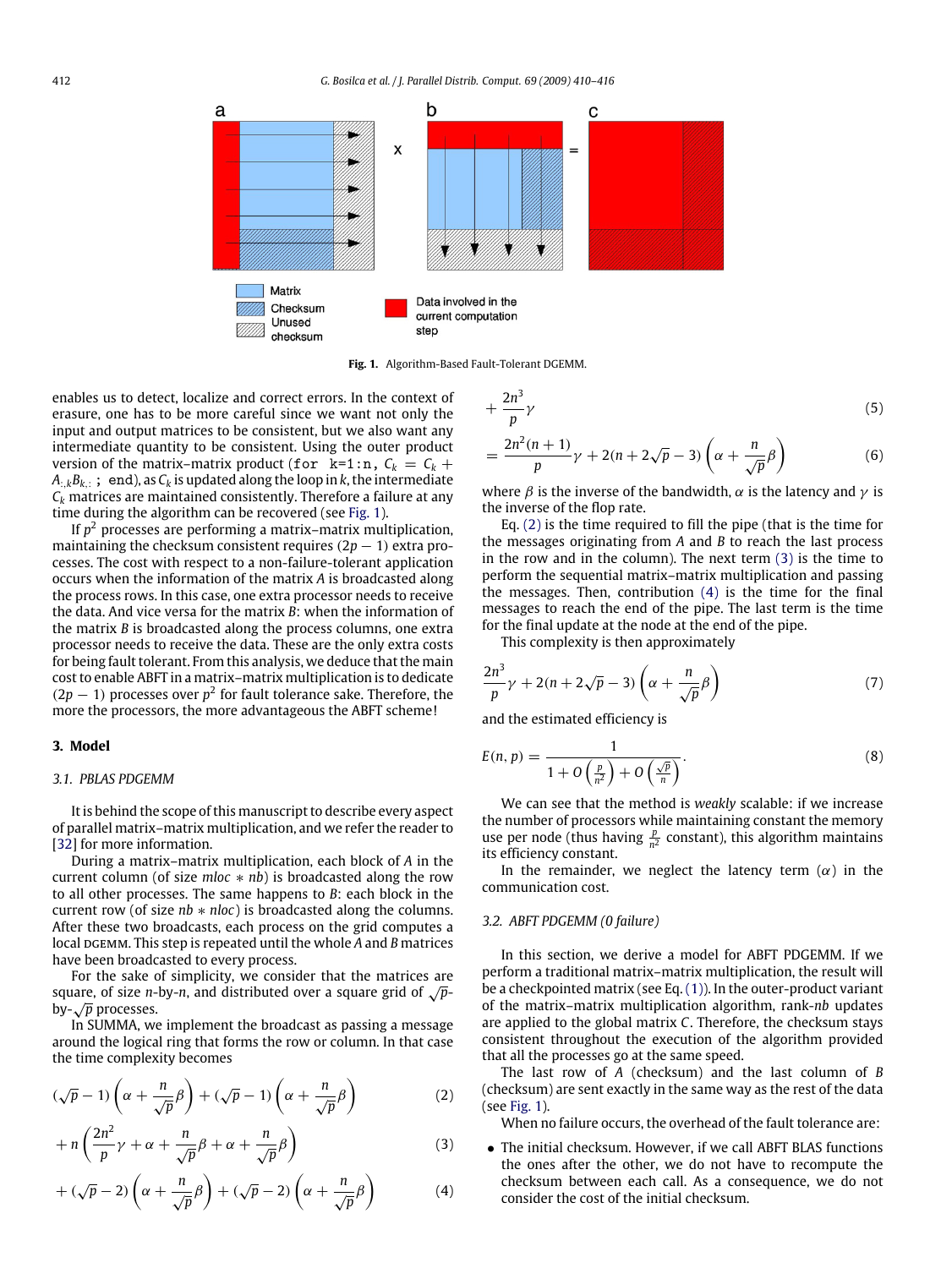#### **Table 1**

Performance (GFLOPS/s/proc) of PBLAS PDGEMM, ABFT BLAS PDGEMM (0 failure), and ABFT BLAS PDGEMM (1 failure). The number without parenthesis is the experimental result, while the number in between parenthesis corresponds to the model value. This is a weak scalability experiment with *nloc* = 3000. (See also Fig. 5.)

|                             | Performance per processor (GFLOPS/s/proc) |            |            |            |            |             |  |  |  |
|-----------------------------|-------------------------------------------|------------|------------|------------|------------|-------------|--|--|--|
|                             | 64                                        | 81         | 100        | 121        | 256        | 484         |  |  |  |
| PBLAS PDGEMM                | 3.14(3.09)                                | 3.16(3.09) | 3.14(3.10) | 3.10(3.10) | 3.12(3.12) | 3.13(3.13)  |  |  |  |
| ABFTBLAS PDGEMM (0 failure) | 2.43(2.49)                                | 2.51(2.55) | 2.56(2.60) | 2.62(2.65) | 2.74(2.79) | 2.86(2.88)  |  |  |  |
| ABFTBLAS PDGEMM (1 failure) | 2.33(2.40)                                | 2.40(2.46) | 2.47(2.52) | 2.52(2.53) | 2.58(2.63) | 2.73(2.74)  |  |  |  |
|                             | Cumul performance (GFLOPS/sec)            |            |            |            |            |             |  |  |  |
|                             |                                           |            |            |            |            |             |  |  |  |
|                             | 64                                        | 81         | 100        | 121        | 256        | 484         |  |  |  |
| PBLAS PDGEMM                | 201 (198)                                 | 256(251)   | 314 (310)  | 375 (376)  | 799 (798)  | 1515 (1513) |  |  |  |
| ABFTBLAS PDGEMM (0 failure) | 156 (159)                                 | 203 (207)  | 256 (260)  | 317 (320)  | 701 (714)  | 1384 (1395) |  |  |  |

#### **Table 2**

Overhead of the fault tolerance with respect to the non-failure-resilient application PBLAS PDGEMM. This is a weak scalability experiment with *nloc* = 3000. (See also Fig. 6.)

|                                             | 64             |                | 100            | 121            | 256            | 484            |
|---------------------------------------------|----------------|----------------|----------------|----------------|----------------|----------------|
| PBLAS PDGEMM<br>ABFTBLAS PDGEMM (0 failure) | 100.0<br>129.2 | 100.0<br>125.9 | 100.0<br>122.7 | 100.0<br>118.3 | 100.0<br>113.9 | 100.0<br>109.4 |
| ABFTBLAS PDGEMM (1 failure)                 | 134.8          | 131.7          | 127.1          | 123.0          | 120.9          | 114.7          |



**Fig. 2.** Overhead between no fault and one fault in ABFT SUMMA.

- The computation of an  $(n + nloc)$ -by-n-by- $(n + nloc)$ matrix–matrix multiplication, instead of *n*-by-*n*-by-*n* for a nonfault-tolerant code.
- The broadcast which needs to be performed on  $q + 1$  processes along the rows and  $p + 1$  processes along the columns, instead of respectively *p* and *q* for a non-fault-tolerant matrix–matrix multiplication.

Using Eq. (6), we can then write the complexity for ABFT PDGEMM with no fault:

$$
\frac{2(n + n\alpha c)^2 n}{p} \gamma + 2(n + 2\sqrt{p} - 3) \left( \frac{n + n\alpha c}{\sqrt{p}} \beta \right).
$$
 (9)

The modification in the first term of the sum comes from the fact that the matrix–matrix multiplication now involves *n*-by-(*n*+ *nloc*) matrices on the same number of processors. The modification in the second term shows that the pipeline is now longer than in regular SUMMA.



**Fig. 3.** Data distribution in the ABFT BLAS framework for vectors and matrices over a 4-by-6 process grid.

#### *3.3. ABFT PDGEMM (1 failure)*

When one fault happens, the timeline is illustrated in Fig. 2 and explained below.

- *T*<sub>detection</sub>: All non-failed processes must be notified when a failure happens. Since processes are only notified when attempting an MPI communication, odds are that at least one process will be doing a full local DGEMM before being notified. So, basically, this overhead is more or less equal to the time of one local DGEMM.
- *T*<sub>restart</sub>: FT-MPI must spawn a new process to replace the failed one. This is a blocking operation and the time for this step depends solely on the total number of processes involved in the computation.
- *T*pushdata: The non-failed processes must reach the same consistent state. The time overhead consists in filling and emptying the pipe once.
- $\bullet$   $T_{\text{checksum}}$ : The last step in the recovery is to reconstruct the lost data of the failed process. This cost is the cost of an MPI\_Reduce.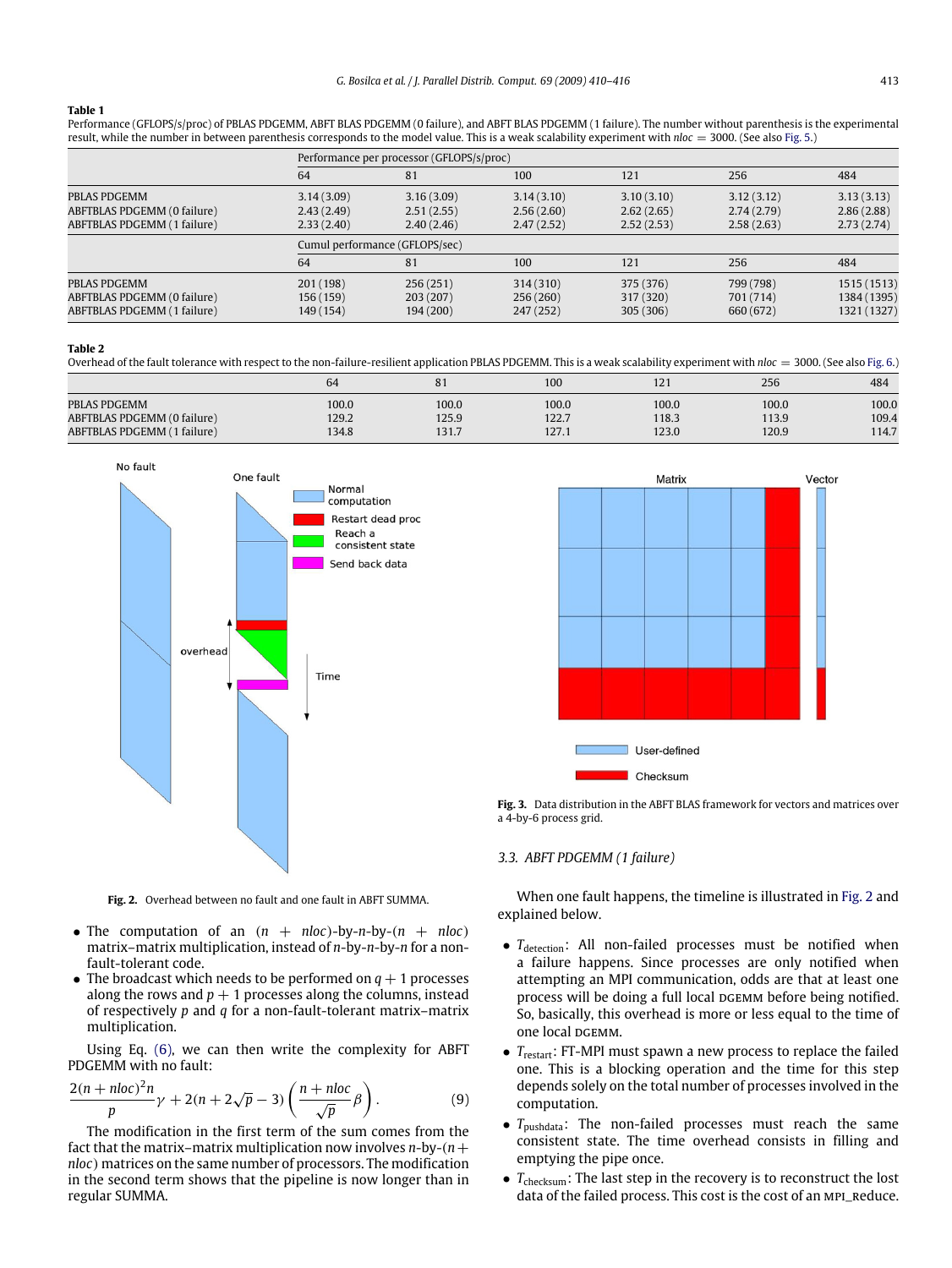

Fig. 4. Performance (GFLOPS/s/proc) of PBLAS PDGEMM (left) and ABFT BLAS PDGEMM with 0 failure (right). The solid lines represent model while the circles represent experimental points.

**Fig. 5.** Performance (GFLOPS/s/proc) of PBLAS PDGEMM, ABFT BLAS PDGEMM (0 failure), and ABFT BLAS PDGEMM (1 failure). The solid lines represent model while the circles represent experimental points. This is a weak scalability experiment with *nloc* = 3000. (See also Table 1.)

# **4. Experimental results**

# *4.1. ABFT BLAS framework*

A prototype framework ABFT BLAS has been designed and implemented. The ABFT BLAS application relies on the FT-MPI library for handling process failures at the middleware level. The ABFT BLAS responsibilities is to (efficiently) recover the data lost during a crash.

Vectors over processes are created and then destroyed. Several operations over the vectors are possible: scalar product, norm, vector addition, etc. Vectors are registered to the fault-tolerant context. When a failure occurs, all data registered in the faulttolerant context is recovered and the application is continued. The default encoding mode is diskless checkpointing with floatingpoint arithmetic but an option is to perform Galois Field encoding (although this rules out ABFT).

The same functionality have been implemented for dense matrices. Dense matrices are spread on the processor in the 2Dblock cyclic format, and checksums can be performed by row, by columns or both (see Fig. 3).

**Fig. 6.** Overhead of the fault tolerance with respect to the non-failure-resilient application PBLAS PDGEMM. The plain curves correspond to model while the circles correspond to experimental data. This is a weak scalability experiment with  $nloc =$ 3000. (See also Table 2.)

Regarding matrix and vector operations, available functionality are matrix–vector products and several implementations of matrix–matrix multiplications. One of the main features of the ABFT BLAS library is that the user is able to stack fault-tolerant parallel routines the ones on top of the others. The code looks like a sequential code but the resulting application is parallel and fault tolerant.

#### *4.2. Experimental set-up*

All runs where done on the jacquard.nersc.gov cluster, from the National Energy Research Scientific Computing Center (NERSC). This cluster is a 512-CPU Opteron cluster running a Linux operating system. Each processor runs at a clock speed of 2.2 GHz and has a theoretical peak performance of 4.4 GFLOPS/s. Measured peak (on a 3000-by-3000-by-3000 DGEMM run) is 4.03 GFLOPS/s. The nodes are interconnected with a high-speed InfiniBand network. The latency is 4.5 ms, while the bandwidth is 620 MB/s.

Below are more details on the experimental set-up:

• We have systematically used square processor grids.